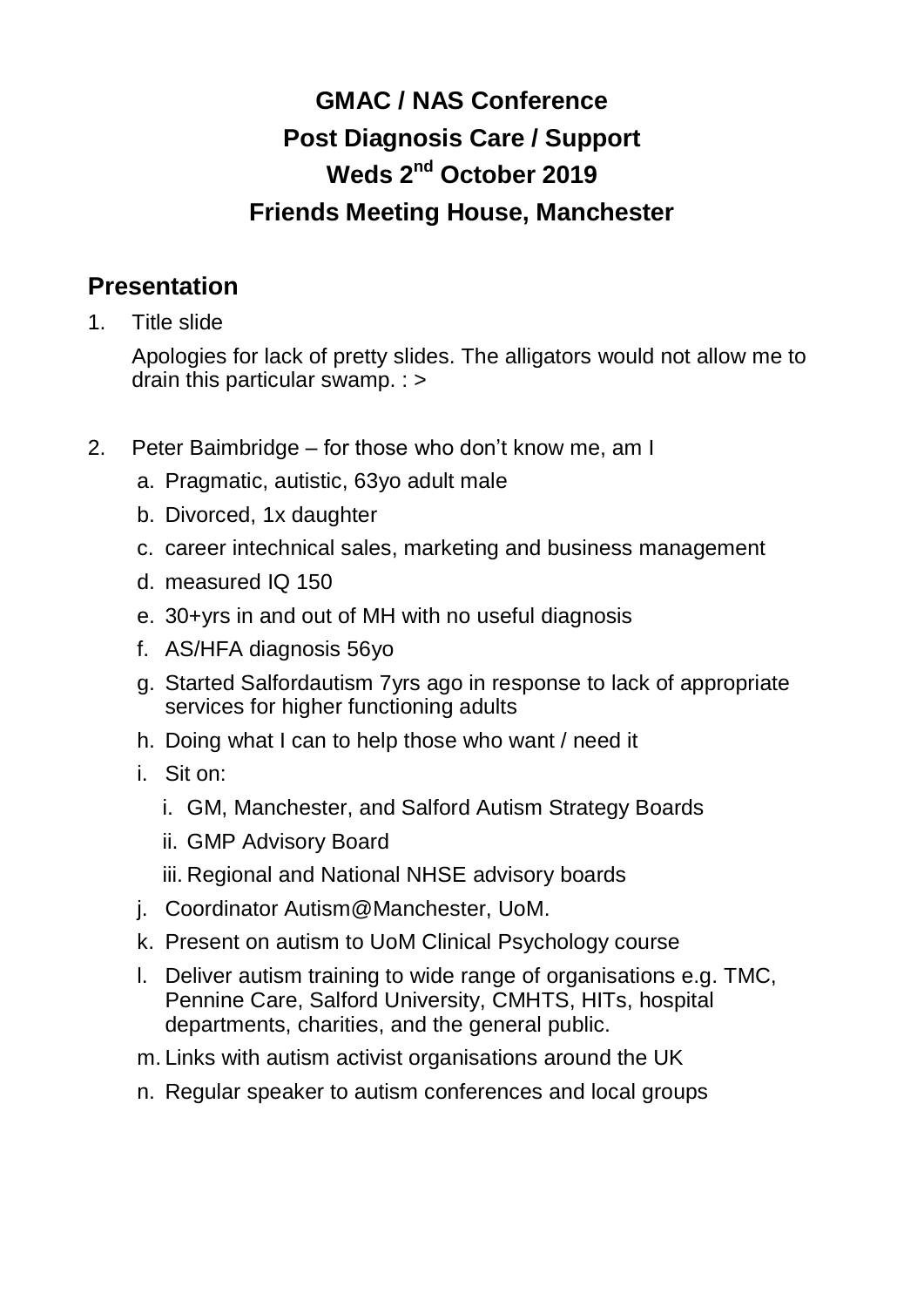- 3. Salfordautism
	- a. brief history / why we exist
	- b. what we do
	- c. where we operate
	- d. Difficult to discuss a specific 'service' as we are not a 'service privider' per se
	- e. We are a **solution provider** different matter entirely!
	- f. We deliver holistic solutions to real life problems identified / experience by autistic people or those assocuiated with them.
	- g. We are not interested in the existence or otherwise of any particular diagnosis, as anyone who is not really autistic soon filters themselves out and goes elsewhere.

Our knowledge of autism is only used as an advisory to what we do.

- h. We do not work to a 'service spec.' We work to \*outcomes achieved\* and a set of guiding principles / beliefs
- i. As some of you will already know, we continue to be unfunded, so work with a skeleton staff, but we respond to every call for our help and will get involved wherever we can be effective, or we find someone else who can and will do better.
- j. While we are mainly Salford-facing, we are getting called on more and more across the GM footprint, by GPs, adult and childrens services, diagnosticians, CMHTs, HBTT, schools, education authorities, police, prisons and probation services - as well as autistic individuals and families in crisis.
- k. Our contact line is used by autistics in need as far away as Glasgow, Hull, Norwich, London.
- l. Our drop-in in Eccles is accessed by autistic adults, parents of autistic children and others from as far away as Stoke on Trent and Preston.
- 4. THE WORDS YOU USE ARE SURPRISINGLY POWERFUL use them sparingly and accurately, especially around autistic people.
- 5. We work to the 'social model of autism and have serious concerns about the medicalisation of what is a naturally occurring condition and part of the human genome.

We are especially concerned when the (overly complex) medical view of autism is delivered to those who get diagnosed as 'this is how you are / should be', and, being autistic, they feel they should act up to what they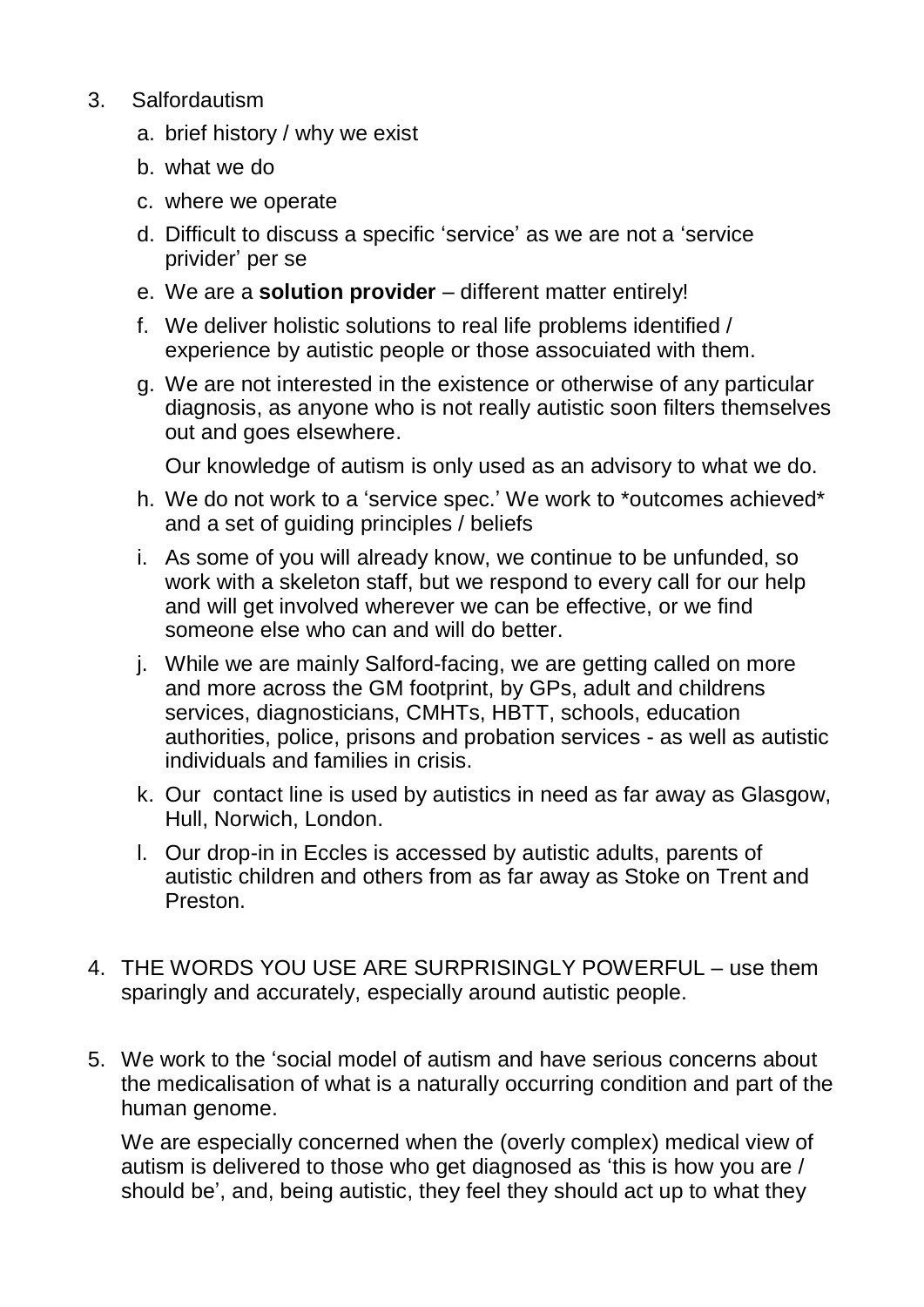have been told autism is, rather than using the information to understand their own, specific, pre-existing difficulties.

As an organisation, we do not address anyones diagnosis in any way, but may use it to inform how we address real world problems that beset them.

No-one can change someone's autism! The only way forward is to change how the world treats (autistic) people and teach the autistic person better skills to deal with the world as it is.

- 6. The more is understood about autism
	- a. the higher our perceived prevalence rates climb

From our experience of the range of autistic people we work with (NB: we have no preconceptions and we do not filter who comes to us) and where we find them, we feel that prevelance rates may well eventually set out c. 5-6% of population

b. the higher the proportion of non-LD autistics are found

It is currently accepted that well over half of all autistics do not have a learning disability

Our experience suggests that 75-80% of all autistics nbeign without LD is about where it will eventually settle out.

c. the higher the proportion of adults to children are found

Autistic Children do not suddenly cease to exist, or to be autistic, when they hit 18 - so they grow up to be autistic adults  $-$  who have \*always\* been with us.

It is currently accepted that there are 3-4 autistic adults to every autistic child. There may be more, but undiagnosed / incorrectly diagnosed.

- 7. Autism Not a 'disorder', but a \*condition\*
	- Most of us are not 'broken' or 'dysfunctional'
	- Most of are just 'different' from most of everyone else, and so may need a hand, on occasion, to deal with the problems that beset us, most of which are actually caused by others who are not autistic.

Nobody would call pregnancy or menopause 'disorders'

8. Umbrella concept of Autism

Too many of our clients exhibit too many different characteristics of different 'autisms' , depending on circumstances, longevity and depth of observation.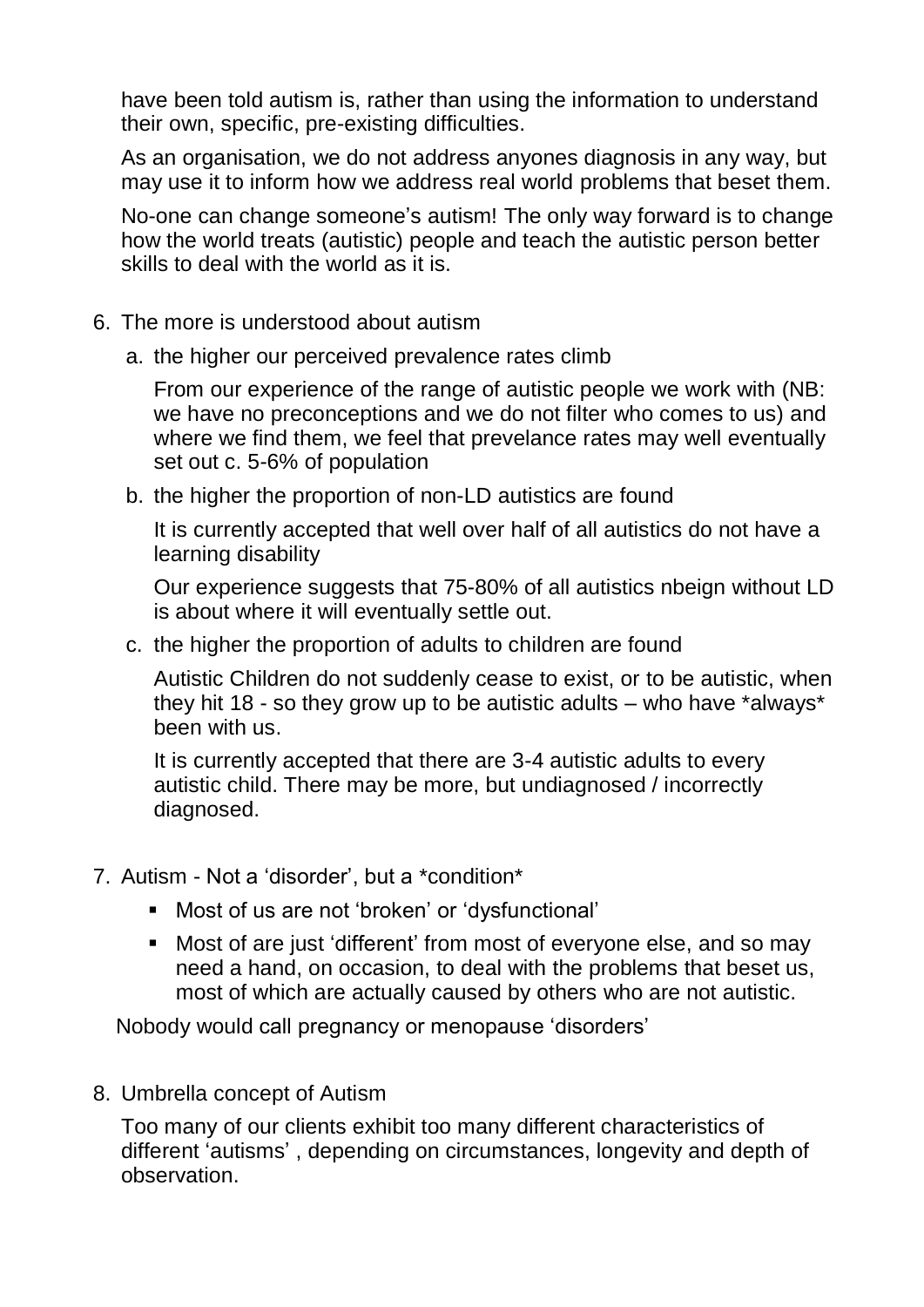9. "Neither a learning disability nor a mental health issue" – HMG, Autism Act, Statutory Guidance,

When are health and social care services going to catch up?

All too often we hear MH service say things along the lines of "Oh, yes, we know, all about autism! We've had autistic patients in here before. We'll deal wih the (psychosis) first, and the autism later"

Autism is by definition:

- \*pervasive\* i.e. affects everything. One cannot 'treat' anything without going through their autism!!!
- \*developmental\* i.e. it affects everything they have become
- \*lifelong\* you're born with it, you die with it! Simples!

There is no cure.

There is no treatement.

While some manifestations may sometimes be helped with drugs, there always seems to be a price to pay.

We believe that we can all learn skills, that we can employ when we choose, to help us deal with the non-autistic world

There is no such thing as an autistic person that cannot learn – given the right teacher

We do not need to change.

- 10.We do not like the term 'Diagnosis'
	- a. implies \*disease\* + \*treatment\* / \*cure\*
	- b. prefer (formal) 'assessment' / 'identification'
	- c. only useful if used as a key to delivering appropriate support
- 11.We do not like, the term "Post-Diagnostic Support"!
	- a. We prefer "Good Customer service"!

i. should start:

- as soon as 'autism' starts to be considered
- before the 'A' word is mentioned to client
- ii. should consider the effect of using 'the word' around an individual and the ongoing effect of not getting formal diagnosis for some time
- b. If we must have a trite phrase / title, we would prefer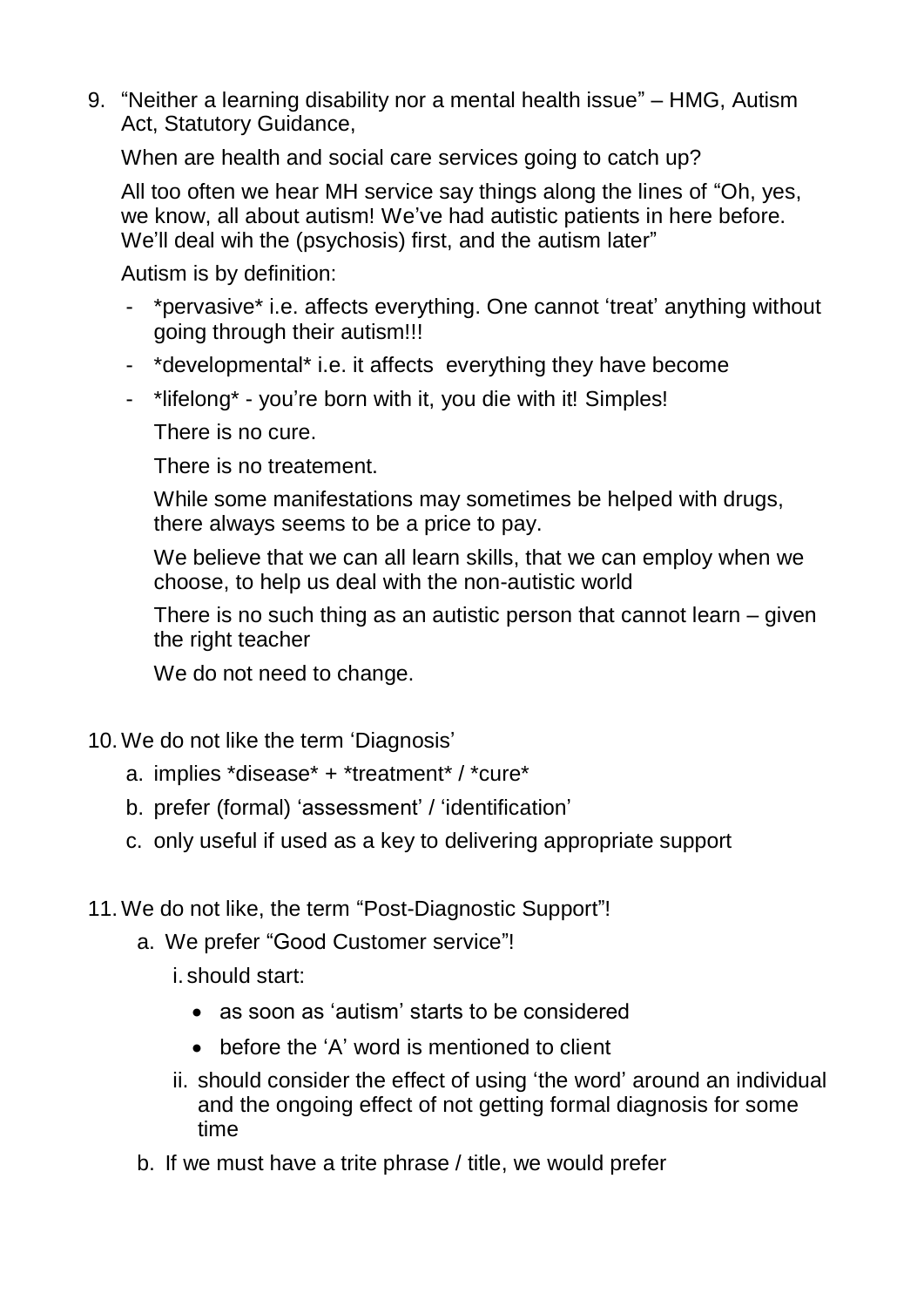"Peri-Assessment Care" i.e. care taken or given, leading up to, through and after assessment, but related to it, rather than subsequent or specific issues or ongoing maintenance.

12. Focus on what someone \*can\* do, not what they cannot

We all have something we are great at, and something we are crap at.

Ditto every NT and autistic person alive.

Work towards someoens \*abilities\*, not their disabilities

All support should have a strong element of enablement, and never assume \*any\* disability is 'fixed'

13.Although we are not Learning Disabilities specialists, we are not convinced that 'Learning Disabilities' is either sufficiently well understood, or appropriate nomenclature.

Every time we get involved with 'learning disability' groups or people, we are amazed by just what some of these so-called 'disabled' people actually can do and understand - if presented appropriately.

- 14.What we do offer that fits around an individuals assessment is:
	- a. Someone with lived experience to talk to about what autism might mean to them personally, the implications of applying for assessment, and either getting a diagnosis, or not – at a time and place convenience /colmfortable to them
	- b. Transport to and from assessment centre, for those who might find it too difficult otherwise, excorted by someone with lived experience, who can talk them through the process, ensure they arrive as relaxed and prepared as possible, give moral support through the interview (if wished) and a debrief on the way home
	- c. 24/7 contact line, connecting anyone who has either a problem or a query around autism with someone with lived experience, who can and will help – if only by talking through whatever the caller wishes to know about.

If necessary, and there is something we can do (better than someone else), we will turn out, 24/7.

- d. As many 1-2-1 time as the individual needs / requires to help them get their head around what they have just discovered about themselves
- e. Support to help friends, families, employers, and whoever else, understand and be able to support the individual around their newly identified condition
- f. Specialist autism advocacy services to help autistic individuals: